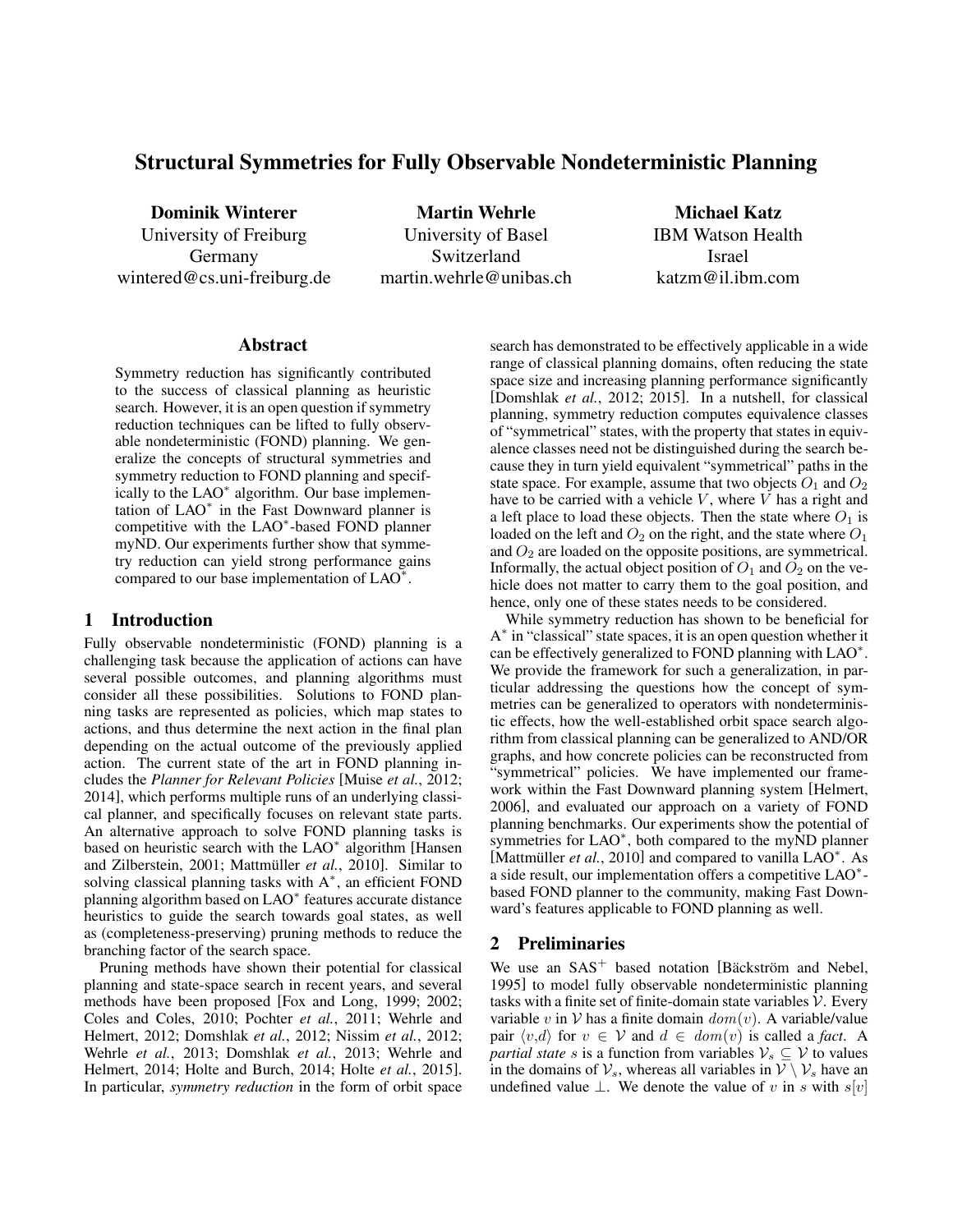(including  $s[v] = \perp$  if  $v \in V \setminus V_s$ ). By vars(s) we denote the subset of variables for which a value is defined by the partial state s. A *state* is a partial state where all values are defined, i.e., with  $vars(s) = V$ . A state s complies with a partial state t, denoted by  $s \supseteq t$ , if  $s[v] = t[v]$  for all  $v \in vars(t)$ .

We consider *fully observable nondeterministic* (FOND) planning tasks. In contrast to classical planning, operators in FOND planning can have several possible effects, where only one of these effects is applied when the operator is executed. Formally, FOND planning tasks are defined as follows.

Definition 1 (fully observable nondeterministic planning task). *A fully observable nondeterministic (FOND) planning task is a tuple*  $\Pi = \langle V, \mathcal{O}, s_0, s_\star \rangle$ *, where* 

- V *is a finite set of finite-domain state variables,*
- O *is a finite set of nondeterministic operators,*
- $s_0$  *is the initial state, and*
- $s_{\star}$  *is a partial state called goal.*

*A* nondeterministic operator  $o \in O$  *has the form*  $\langle pre(o), \text{effs}(o) \rangle$ *, where pre(o) is a partial state that denotes the* precondition *and* effs(o) *is the set of* effects *of* o*, where each effect in* effs(o) *is a partial state.*

In the following, we will denote a *nondeterministic operator* as an *operator* unless stated otherwise. An operator *o* is *applicable* in a state *s* iff  $s[v] = pre(o)[v]$  for all  $v \in vars(pre(o))$ . If operator *o* is applicable in *s*, the set of *successor states*  $o(s) := \{o_{\text{eff}}(s) \mid \text{eff} \in \text{effs}(o)\}\$  of s is obtained from s based on the successor states  $o_{\text{eff}}(s)$  for each  $\textit{eff} \in \textit{effs}(o)$ , where  $o_{\textit{eff}}(s)$  is obtained from s by setting the values of variables in  $vars(eff)$  to their values in  $eff$ , and leaving the remaining variable values unchanged. We denote the set of applicable operators in s by  $app(s)$ .

For a FOND planning task  $\Pi = \langle V, O, s_0, s_* \rangle$ , we define the *transition system* of  $\Pi$  as  $\mathcal{T}^{\Pi} = \langle S, T, s_0, S_{\star} \rangle$ , where S is the set of  $\Pi$ 's states, and  $T \subseteq S \times O \times S$  is the set of transitions, with  $\langle s, o, s' \rangle \in T$  iff o is applicable in s, and s' is a possible outcome of applying  $o$  in  $s$ , i.e.,  $s' \in o(s)$ . Furthermore,  $s_0$  is the initial state, and  $S_{\star}$  is the set of goal states, i.e., the set of states that comply with  $s_{\star}$ .

As mentioned, operators generally can have several effects, and applying an operator in a state yields a successor state where (nondeterministically) one of these effects has been applied. Hence, solutions to FOND planning tasks are not linear operator sequences as in classical planning, but rather *policies* which determine the next plan operator depending on the outcome of the previously applied plan operator.

Definition 2 (policy). *Let* Π *be a FOND planning task with set of states* S*.* A policy is a mapping  $\pi : S \to \mathcal{O} \cup \{\perp\}$ , which *maps states to operators, or*  $\pi$  *is undefined (i.e.,*  $\pi(s) = \perp$ *).* 

We shortly denote the sequential application of the operators determined by  $\pi$  as *following*  $\pi$ . A policy  $\pi$  is called *weak* if  $\pi$  defines at least one path from the initial state to a goal state when following  $\pi$ . In this case,  $\pi$  is called a *weak plan* for Π. A policy  $\pi$  is *closed* if following  $\pi$  either leads to a goal state, or to a state where the policy is defined. It is *proper* if from every state visited following  $\pi$  there exits a path to a goal state following  $\pi$ . A policy that is closed and proper is called a *strong cyclic plan* for Π. Furthermore, π is *acyclic* if it does not revisit already visited states. A closed and proper acyclic policy is called a *strong plan* for Π.

Informally, a weak plan is a sequence of operators which leads to a goal state if all nondeterministic operator outcomes were deterministic, which corresponds to a plan in classical planning. A strong plan guarantees that a goal state is reached, where an upper bound on the number of plan steps exists. In contrast, strong cyclic plans require a finite number of steps to reach a goal state, but no such upper bound on the plan steps can be provided a priori. However, strong cyclic planning is based on the fairness assumption, i.e. there is a nonzero probabilty that a goal state can be reached when following a strong cylic plan. We focus on the problem of finding strong cyclic plans with the LAO<sup>\*</sup> algorithm.

#### 2.1 Symmetry Elimination in Classical Planning

Symmetry elimination has shown its potential for planning in several contexts [Fox and Long, 1999; 2002; Rintanen, 2003; Coles and Coles, 2010; Pochter *et al.*, 2011; Domshlak *et al.*, 2012; 2013; Shleyfman *et al.*, 2015]. Symmetry elimination considers equivalence classes of symmetrical states, and allows for using representative states of each equivalence class. Recently, Shleyfman et al. [2015] introduced the notion of *structural symmetries*, which captures previously proposed concepts of symmetries for classical planning. In a nutshell, structural symmetries directly work on the factored representation of a classical planning task Π. They map operators to operators, and facts to facts in a way that the induced mapping on the state space graph  $\mathcal{T}_{\Pi}$  is an automorphism of  $\mathcal{T}_{\Pi}$ .

Symmetry elimination has been considered in particular for planning as heuristic search. For a classical planning task Π with state set S, a set of structural symmetries  $\Sigma$  induces a group  $\Gamma$  and an equivalence relation  $\sim_{\Gamma}$  on S, where  $s \sim_{\Gamma} s'$ iff there is  $\sigma \in \Gamma$  such that  $\sigma(s) = s'$ . For a state s, pruning algorithms based on symmetry elimination only consider the equivalence classes of the successor states of s instead of all successor states, and only keep one representative element of these classes. In this sense, A<sup>∗</sup> with symmetry elimination applies all operators in s, but prunes some of the resulting successor states. The resulting reduced state transition graph is guaranteed to still contain an optimal plan in s. To achieve this, an algorithm called *orbit space search* has been introduced [Domshlak *et al.*, 2015]. Orbit space search works directly in the *orbit space* induced by canonical representatives: Orbit space search searches the state space graph induced by canonical representatives for each encountered state, where states are mapped to corresponding representatives. As computing single canonical states for all symmetrical states is not tractable, a greedy approach is employed to compute symmetrical states in a safe way.

#### 3 Structural Symmetries for FOND Planning

Structural symmetries [Shleyfman *et al.*, 2015] are naturally extended to FOND planning tasks.

Definition 3 (structural symmetry). *For a FOND planning task*  $\Pi = \langle V, O, s_0, s_* \rangle$ *, let* F *be the set of*  $\Pi$ *'s facts, i.e.,*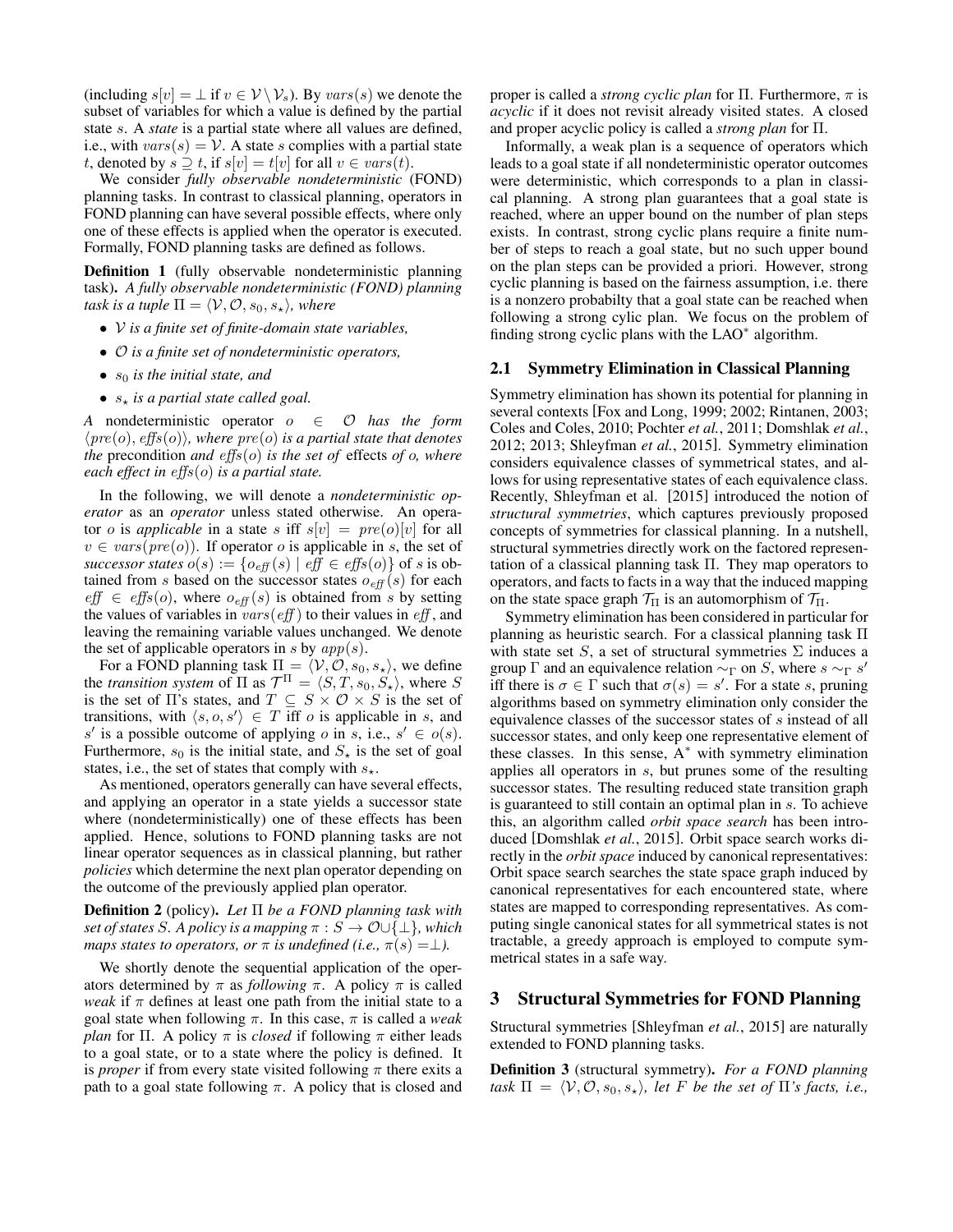*pairs*  $\langle v, d \rangle$  *with*  $v \in V$ ,  $d \in dom(v)$ *.* A structural symmetry *for*  $\Pi$  *is a permutation*  $\sigma : \mathcal{V} \cup F \cup \mathcal{O} \rightarrow \mathcal{V} \cup F \cup \mathcal{O}$ *, where* 

- *1.*  $\sigma(\mathcal{V}) = \mathcal{V}$  *and*  $\sigma(F) = F$  *such that*  $\sigma(\langle v, d \rangle) = \langle v', d' \rangle$ *iff*  $v' = \sigma(v)$ ,  $d \in dom(v)$ , and  $d' \in dom(v')$
- 2.  $\sigma(\mathcal{O}) = \mathcal{O}$  *such that for*  $o \in \mathcal{O}$ ,  $\sigma(\text{pre}(o)) = \text{pre}(\sigma(o))$ ,  $\sigma(\text{effs}(o)) = \text{effs}(\sigma(o))$
- *3.*  $\sigma(s_{\star}) = s_{\star}$ ,

*where*  $\sigma(\{x_1,\ldots,x_n\}) := \{\sigma(x_1),\ldots,\sigma(x_n)\}\$ , and for a *partial state s,*  $s' := \sigma(s)$  *is the partial state obtained from s* such that for all  $\langle v, d \rangle$  with  $v \in vars(s)$  and  $d \in dom(v)$ ,  $\sigma(\langle v, d \rangle) = \langle v', d' \rangle$  and  $s'[v'] = d'.$ 

The only difference to structural symmetries for classical planning tasks is bullet point 2., second part, where we require  $\sigma(effs(o)) = effs(\sigma(o))$ , i.e., several effects of o are taken into account by  $\sigma$ , and the set of  $o$ 's effects is mapped to the corresponding effect set of o's symmetrical counterpart.

To describe how to handle symmetries, we need the notion of *Canonical mappings*.

**Definition 4** (canonical mapping). *A mapping*  $C : S \rightarrow S$  *is called a* canonical mapping *if for each state*  $s \in S$  *there exists a structural symmetry*  $\sigma_s$  *such that*  $C(s) = \sigma_s(s)$ *. The state* C(s) *is called the* canonical state *of* s*. A canonical mapping* C *is* perfect *if for each pair of symmetrical states* s *and* t*, we have*  $C(s) = C(t)$ *.* 

As computing perfect canonical mappings is intractable, in practice, a greedy approach to compute canonical mappings is usually employed. Such a greedy approach is safe in the sense that states might not be recognized as symmetrical although they are. From now on, we assume a greedy algorithm for computing canonical mappings C. For a canonical mapping C, let  $S^C = \{C(s) \mid s \in S\}$  be the set of canonical states of Π. We can now define induced *canonical transition systems*.

Definition 5 (canonical transition system). *Given a transition system*  $\mathcal{T}^{\Pi} = \langle S, T, s_0, S_{\star} \rangle$  *of the planning task*  $\Pi$ *, a canonical mapping* C *induces the* canonical transition system  $\mathcal{T}^{\Pi,C}=\langle S^C,\overline{T}^C,s^C_0,S^C_\star\rangle,$  where  $S^C$  is the set of canonical *states of*  $\Pi$ *, and*  $T^C = \{ \langle C(s), o', C(t) \rangle \mid \langle s, o, \cdot \rangle \in T, o' = I \}$  $\sigma_s(o), t \in o'(C(s))$  *be the set of canonical transitions. Furthermore,*  $s_0^C = C(s_0)$ *, and*  $S^C_* = \{C(s) \mid s \in S_*\}$ *.* 

For brevity, we will often write  $\mathcal{T}^C$  instead of  $\mathcal{T}^{\Pi,C}$  if the context is clear. In  $\mathcal{T}^C$ , each transition  $\langle C(s), o', C(t) \rangle$  in  $T^C$ is a triplet consisting of a canonical state  $C(s)$ , an operator o' applicable in  $C(s)$ , and a canonical state  $C(t)$ , which is the canonical state of a state resulting from applying  $o'$  in  $C(s)$ . A mapping  $\pi_c : S^C \mapsto \mathcal{O} \cup \{\perp\}$  is a canonical policy for  $\Pi$ . A canonical policy is a *weak canonical plan* if it is a weak plan for the canonical transition system, it is a *strong cyclic canonical plan* if it is a strong cyclic plan for the canonical transition system, and it is a *strong canonical plan* if it is a strong plan for the canonical transition system.

In the following, we provide an extension of the  $LAO^*$  algorithm with symmetry reduction, which results in an LAO<sup>∗</sup> search in a canonical transition system.

# 4 LAO<sup>∗</sup> in Canonical Transition Systems

We propose a FOND planning algorithm with symmetry reduction, consisting of three steps: Firstly, given the FOND planning task, compute a set of structural symmetries, which in turn determines the canonical transition system. Secondly, we propose a (straight-forward) extension of the LAO<sup>\*</sup> algorithm as previously used for FOND planning by Mattmüller et al. [2010]. The outcome is a strong cyclic canonical plan. Thirdly, in a post-processing phase and based on the strong cyclic canonical plan, a strong cyclic plan can be extracted.

The computation of structural symmetries is performed analogously as in classical planning. We refer the reader to the literature for details [Pochter *et al.*, 2011; Domshlak *et al.*, 2012; Shleyfman *et al.*, 2015]. For the search part, we propose a variant of LAO<sup>∗</sup> [Mattmüller et al., 2010], which is extended to perform its search in a canonical transition system instead of the original. This is achieved by replacing encountered states with canonical representatives. We call the resulting algorithm *canonical* LAO<sup>∗</sup> (CLAO<sup>∗</sup> for short). It is shown in Algorithm 1.

| Algorithm 1 The $CLAO^*$ algorithm                                                                                       |  |  |  |  |
|--------------------------------------------------------------------------------------------------------------------------|--|--|--|--|
| 1: Implicit graph $\mathcal{G}'$ consists of canonical initial state $C(s_0)$                                            |  |  |  |  |
| 2: while $C(s_0)$ unsolved do                                                                                            |  |  |  |  |
| $E \leftarrow$ UNEXPANDEDNONGOAL(TRACE( $\mathcal{G}'$ ))<br>$\overline{3}$ :                                            |  |  |  |  |
| if $E = \emptyset$ then $E \leftarrow$ UNEXPANDEDNONGOAL $(\mathcal{G}')$<br>4:                                          |  |  |  |  |
| $N \leftarrow$ EXPANDALL $(E)$<br>5:                                                                                     |  |  |  |  |
| <b>for each</b> new state $s \in N$ <b>do</b><br>6:                                                                      |  |  |  |  |
| add canonical state $C(s)$ to implicit graph $\mathcal{G}'$<br>7:                                                        |  |  |  |  |
| connect $C(s)$ to its ancestor<br>8:                                                                                     |  |  |  |  |
|                                                                                                                          |  |  |  |  |
| $f(C(s)) \leftarrow \begin{cases} 0 & \text{if } C(s) \supseteq s_\star \\ h(C(s)) & \text{otherwise} \end{cases}$<br>9: |  |  |  |  |
| $\mathcal{Z} \leftarrow$ BACKWARDREACH $(E)$<br>10:                                                                      |  |  |  |  |
| VALUEITERATION( $Z$ )<br>11:                                                                                             |  |  |  |  |
| $SOLVELABELLING(\mathcal{G}')$<br>12:                                                                                    |  |  |  |  |
| 13: <b>return</b> POLICYEXTRACTION( $\text{TRACE}(\mathcal{G}')$ )                                                       |  |  |  |  |

CLAO<sup>\*</sup> starts off with the canonical representative  $C(s_0)$ of the initial state  $s_0$  (line 1). As long as the algorithm does not find a solution for the canonical initial state  $C(s_0)$ , it performs regular LAO<sup>\*</sup> for FOND planning (using a given heuristic  $h$ ), with the exception that the successors resulting from operator applications are replaced by their respective canonical representatives.

As a final step, if a solution has been found by  $CLAO^*$ , a concrete policy is extracted. For this step, we refer back to the definition of canonical mappings (Def. 4): For a perfect canonical mapping, it suffices to define the concrete policy as

$$
\pi(s) := \sigma_s^{-1}(\pi_c(C(s)))
$$

for all states s and corresponding canonical states  $C(s)$ . As mentioned earlier, computing perfect canonical mappings is not tractable, and hence canonical mappings will rarely be perfect in a practical setting. Consequently, if the canonical mapping is not perfect, there can be two symmetrical states, such that the canonical policy is defined for only one of them, hence the policy extraction algorithm becomes slightly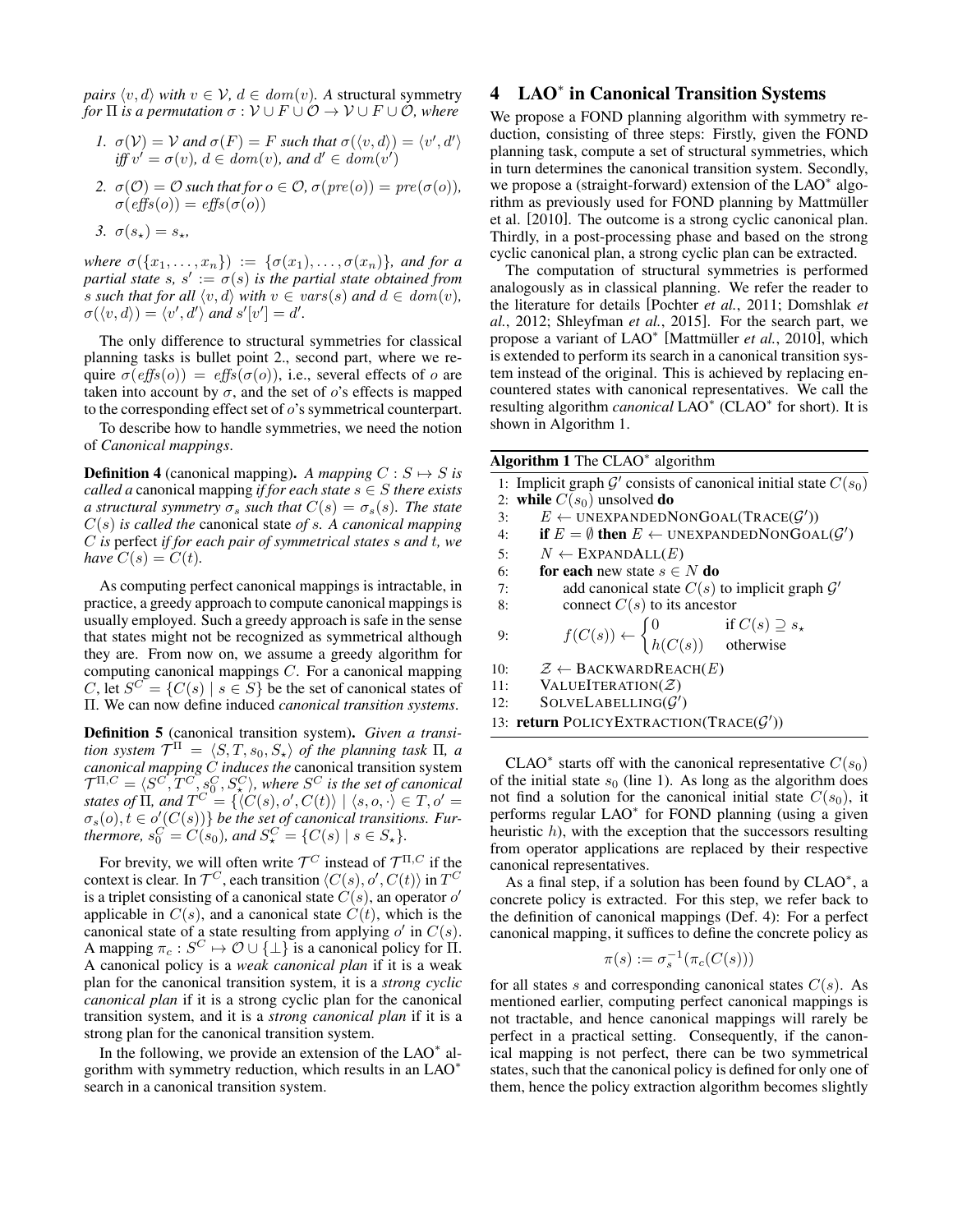Algorithm 2 Solution reconstruction algorithm

| 1: function POLICYEXTRACTION( $\pi_c$ )                                                               |
|-------------------------------------------------------------------------------------------------------|
| Input: A canonical policy $\pi_c$                                                                     |
| <i>OPEN</i> is a queue initialized with $s_0$                                                         |
| CLOSED is a closed list, initially empty                                                              |
|                                                                                                       |
| $\rho_{s_0} \leftarrow \sigma_{s_0}$<br>$\pi(s_0) \leftarrow \rho_{s_0}^{-1}(\pi_c(C(s_0)))$          |
| while $OPEN$ is not empty do                                                                          |
| $s \leftarrow \text{pop}(\text{OPEN})$                                                                |
| Add s to CLOSED                                                                                       |
| $s^c \leftarrow \rho_s(s)$                                                                            |
| if $\pi_c(s^c) = \perp$ then continue                                                                 |
| $o \leftarrow \pi(s)$                                                                                 |
| <b>for each</b> successor state t in $o(s)$ <b>do</b>                                                 |
| if $t \in CLOSED$ then continue                                                                       |
| $\overline{t} \leftarrow \rho_s(t), \quad t^c \leftarrow C(\overline{t})$                             |
|                                                                                                       |
| $\rho_t \leftarrow \sigma_{\overline{t}} \circ \rho_s$<br>$\pi(t) \leftarrow \rho_t^{-1}(\pi_c(t^c))$ |
| Add t to $OPEN$                                                                                       |
| <b>return</b> policy $\pi$                                                                            |
|                                                                                                       |

more technical. For clarity of presentation, assuming nonperfect canonical mapping, through the section we will use the following notation. For a state  $s$ , with the canonical state  $C(s)$ , by  $s^c$  we denote the representative of s in the canonical policy. As mentioned above, although s,  $C(s)$ , and  $s<sup>c</sup>$  are all symmetrical,  $s^c$  can be different from the canonical state  $C(s)$  of s. The mapping  $\rho_s$  then denotes the structural symmetry mapping from the state  $s$  to the representative state  $s^c$ , i.e.,  $\rho_s(s) = s^c$ .

The procedure POLICYEXTRACTION – to extract concrete policies from canonical mappings that are not perfect – is shown in Algorithm 2. It follows all possible outcomes from applying the policy, mapping the current state to a representative in the canonical policy, not necessarily its canonical state. The overall algorithm is complete.

Theorem 1. *The* CLAO<sup>∗</sup> *algorithm followed by* POLICYEX-TRACTION *preserves the completeness of* LAO<sup>∗</sup> *.*

*Proof.* The algorithm described in Algorithm 1 is an LAO<sup>\*</sup> search in the canonical transition system and thus returns a strong cyclic canonical plan, if the task is solvable. Otherwise, it returns a policy  $\pi_c$  such that  $\pi_c(C(s_0)) = \perp$  and thus Algorithm 2 will return a policy  $\pi$  with  $\pi(s_0) = \perp$ .

Assuming that the task is solvable, we need to show that given the strong cyclic canonical plan  $\pi_c$ , the reconstruction step depicted in Algorithm 2 then returns a strong cyclic plan  $\pi$ . We show that by induction on the distance of a state from the initial state  $s_0$ , showing that for each state t with a parent s and an achieving operator  $o = \pi(s)$ , a corresponding state in the strong cyclic canonical plan with a policy operator defined can be found via the mapping  $\rho$ . First, for the initial state itself, its corresponding state is  $C(s_0)$ , mapped from  $s_0$  via the structural symmetry  $\rho_{s_0} := \sigma_{s_0}$ , with  $\pi_c(C(s_0))$  being defined, and the policy  $\pi(s_0)$  is then obtained from  $\pi_c(C(s_0))$ , as in lines 5–6 of Algorithm 2.

For the induction step, assume that (i) the corresponding state  $s^c = \rho_s(s)$  in  $\pi_c$  is defined for the parent s via  $\rho_s$ ,



Figure 1: A step of the policy reconstruction algorithm. Dashed edges correspond to symmetries.  $\rho_s$  and  $\pi(s)$  are known at the start of the step,  $\rho_t$  and  $\pi(t)$  are computed.

and (ii) the policy  $\pi$  is defined for s, with  $o = \pi(s)$  being the symmetrical operator to the operator  $\pi_c(s^c)$  via  $\rho_s$ , that is  $\rho_s(o) = \pi_c(s^c)$ . The step is visualized in Figure 1. Let t be a state resulting from an application of  $o$  in  $s$ , and let  $t = \rho_s(t)$  be the state resulting from mapping t with its parent symmetry  $\rho_s$  (line 15). Then, t is a state resulting from an application of  $\pi_c(s^c)$  in  $s^c$ . Let  $C(\bar{t})$  be the canonical state of  $\overline{t}$ . Then,  $(s^c, \pi_c(s^c), C(\overline{t}))$  is a transition in the canonical transition system that corresponds to an outcome of applying  $\pi_c(s^c)$  in  $s^c$ . Thus,  $\pi_c$  is defined on  $t^c := C(\bar{t})$ . The symmetry  $\rho_s$  maps from t to  $\bar{t}$  and  $\sigma_{\bar{t}}$  maps from  $\bar{t}$  to  $t^c$ . Thus,  $\rho_t := \sigma_{\overline{t}} \circ \rho_s$  (line 16) maps from t to  $\overline{t}^c$ , a state in the strong cyclic canonical plan with a policy operator defined. We can now define  $\pi(t)$  by a mapping of the operator  $\pi_c(t^c)$  with the inverse symmetry  $\rho_t^{-1}$  (line 17), finishing the induction step. П

We remark that in practice, there is no need for reconstructing the policy: Executing a policy can be done with the help of the canonical policy found by the CLAO<sup>\*</sup> algorithm, by restricting the line 13 in Algorithm 2 to the successor  $t$  that is the actual outcome of applying the operator  $o$  in the state  $s$ .

#### 5 Experimental Evaluation

We have implemented the variant of LAO<sup>∗</sup> which has been previously used for FOND planning [Mattmüller et al., 2010] as well as CLAO<sup>∗</sup> within the Fast Downward planning system [Helmert, 2006]. In this section, we empirically investigate the usefulness of structural symmetries and symmetry reduction for FOND planning. In particular, we investigate the following research questions: In how many of the commonly available FOND planning domains do symmetries exist? What is the computational overhead to compute these symmetries? How much can the state space size be reduced with CLAO<sup>\*</sup> compared to LAO<sup>\*</sup>? And finally, does the reduction pay off in overall runtime and in the number of tasks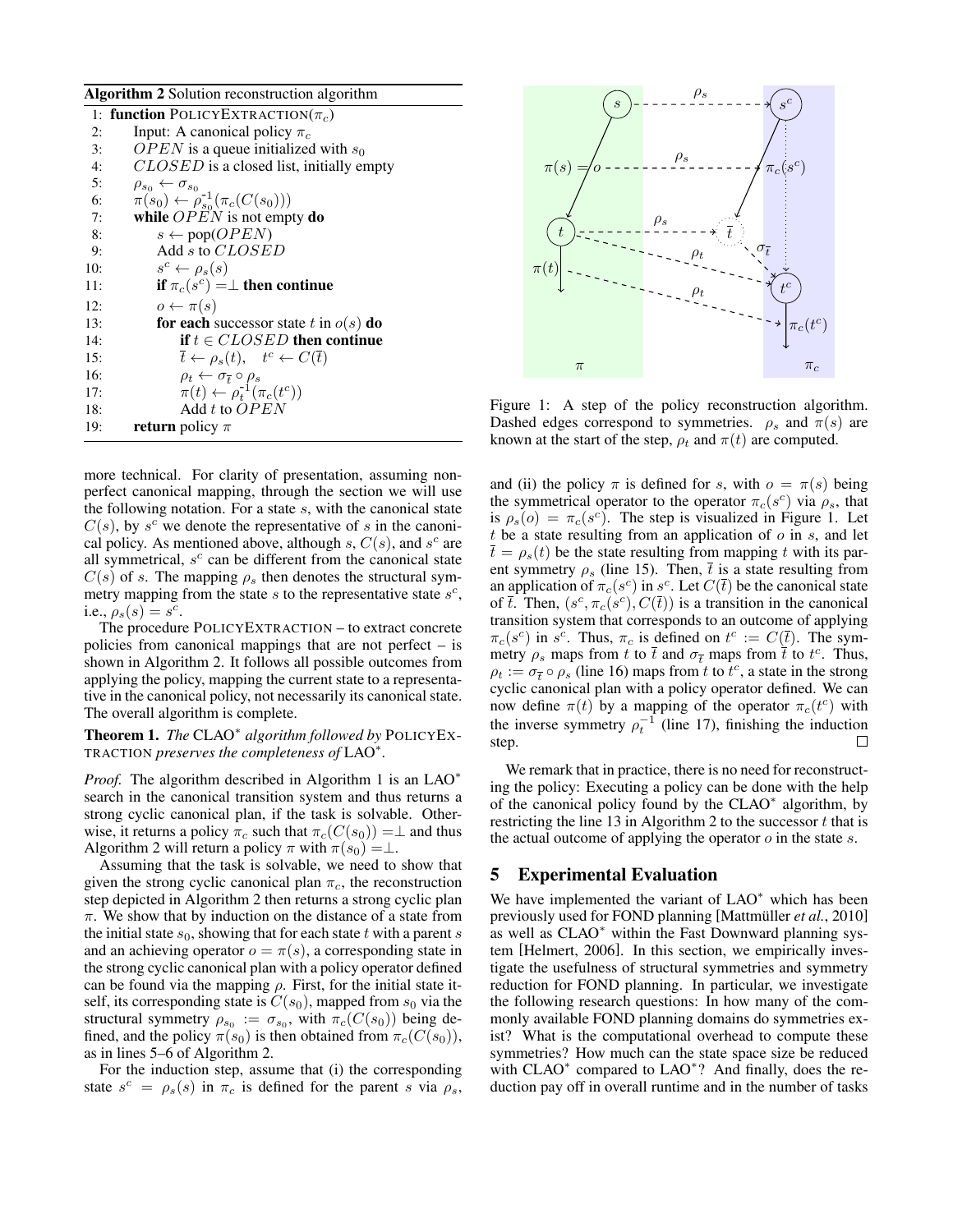that can be solved? As a basis for these investigations, we compare the performance of our LAO<sup>∗</sup> implementation to the LAO<sup>\*</sup>-based FOND planner myND.

Our experiments have been conducted on a server equipped with 2.3 GHz Quad-Core AMD Opteron 2356 CPUs. The time and memory bounds per run are 30 minutes and 2GB, respectively. For the evaluation, we use the FF heuristic [Hoffmann and Nebel, 2001], a state-of-the-art heuristic for classical planning already available in Fast Downward (for FOND planning tasks, the FF heuristic is computed based of alloutcomes determinizations). The experiments focus on the computationally challenging parts, i.e., computing the structural symmetries, and searching with LAO<sup>∗</sup> and CLAO<sup>∗</sup>, excluding the policy extraction step (the latter could be done in linear time in the policy size). Our benchmark set consists of all IPC-08 FOND planning domains, including the larger tasks generated by Muise *et al.* [2012].

# Fast Downward LAO<sup>\*</sup> compared to myND

We first investigated the performance of our LAO<sup>\*</sup> implementation in Fast Downward (shortly called FD-LAO<sup>∗</sup> in the following) compared to the FOND planner myND. For both FD-LAO<sup>\*</sup> and myND, we used the FF heuristic, which is available in both solvers. In Figure 2, we report the *coverage*, i.e., the number of planning tasks for which a solution has been found within our resource bounds. The total number of planning tasks per domain in reported in parenthesis.

|                        | Coverage |         |  |
|------------------------|----------|---------|--|
| Domain                 | myND     | FD-LAO* |  |
| BLOCKSWORLD(30)        | 26       | $-3$    |  |
| BLOCKSWORLD-2(15)      | g        | $-1$    |  |
| ELEVATORS(15)          | 11       | $+3$    |  |
| EX-BLOCKSWORLD(15)     | 8        | $+0$    |  |
| FAULTS-NEW(190)        | 114      | $+53$   |  |
| FAULTS(55)             | 55       | $-3$    |  |
| FIRST-RESPONDERS(100)  | 83       | $+14$   |  |
| FOREST(100)            | 6        | $+2$    |  |
| FOREST-NEW $(100)$     | 15       | $-8$    |  |
| TRIANGLE-TIREWORLD(40) |          | $+0$    |  |
| Sum(660)               | 334      | +57     |  |

Figure 2: Coverage results of myND vs. FD-LAO<sup>\*</sup>.

We observe that FD-LAO<sup>\*</sup> is competitive with myND, and additionally, FD-LAO<sup>∗</sup> has distinct advantages in the domains FAULTS-NEW and FIRST-RESPONDERS. Overall, FD-LAO<sup>\*</sup> solves 57 more planning tasks, which is remarkable due to the usual exponential complexity increase in the task size. As a main conclusion, we observe that FD-LAO<sup>\*</sup> provides a competitive basis for the following experiments.

# CLAO<sup>∗</sup> compared to FD-LAO<sup>∗</sup>

In the following, we evaluate the potential of symmetry reduction for LAO<sup>∗</sup> -based FOND planning. Firstly, we observed that symmetries often occur in the common FOND planning benchmarks: out of 660 planning tasks that we have considered in total, symmetries have been found in 535 of these. The preprocessing time to compute the symmetries is depicted in Figure 3. The plot shows the number of tasks for which the symmetry precomputation has finished as a function over time (i.e., the point  $(x, y)$  on the plot means that for y tasks, the symmetry precomputation time is  $\leq x$  seconds).



Figure 3: Number of planning tasks for which the symmetry precomputation finished as a function over time (in seconds)

We observe that the computation of symmetries can mostly be done rather efficiently: For most tasks, the computation finished within a couple of seconds (e.g., for  $> 78\%$  of the considered tasks, the symmetry computation finished within one second, for  $> 90\%$  of the tasks within ten seconds).

As a natural follow-up question, given that symmetries exist in many FOND planning domains, we investigate to which extent the size of the search spaces can be reduced when applying CLAO<sup>\*</sup>, and whether the reduction pays off in lower runtime. To address these questions, we provide scatterplots for the number of generated nodes and the runtime (including the time for the symmetry precomputation) in Figure 4 and 5.



Figure 4: Number of node generations with FD-LAO $*$  (xaxis) vs. CLAO<sup>∗</sup> (y-axis).

A dot below the diagonal means that FD-LAO<sup>\*</sup> generates more nodes (or needs more time, respectively) than CLAO<sup>\*</sup>, and a dot above the diagonal means the opposite.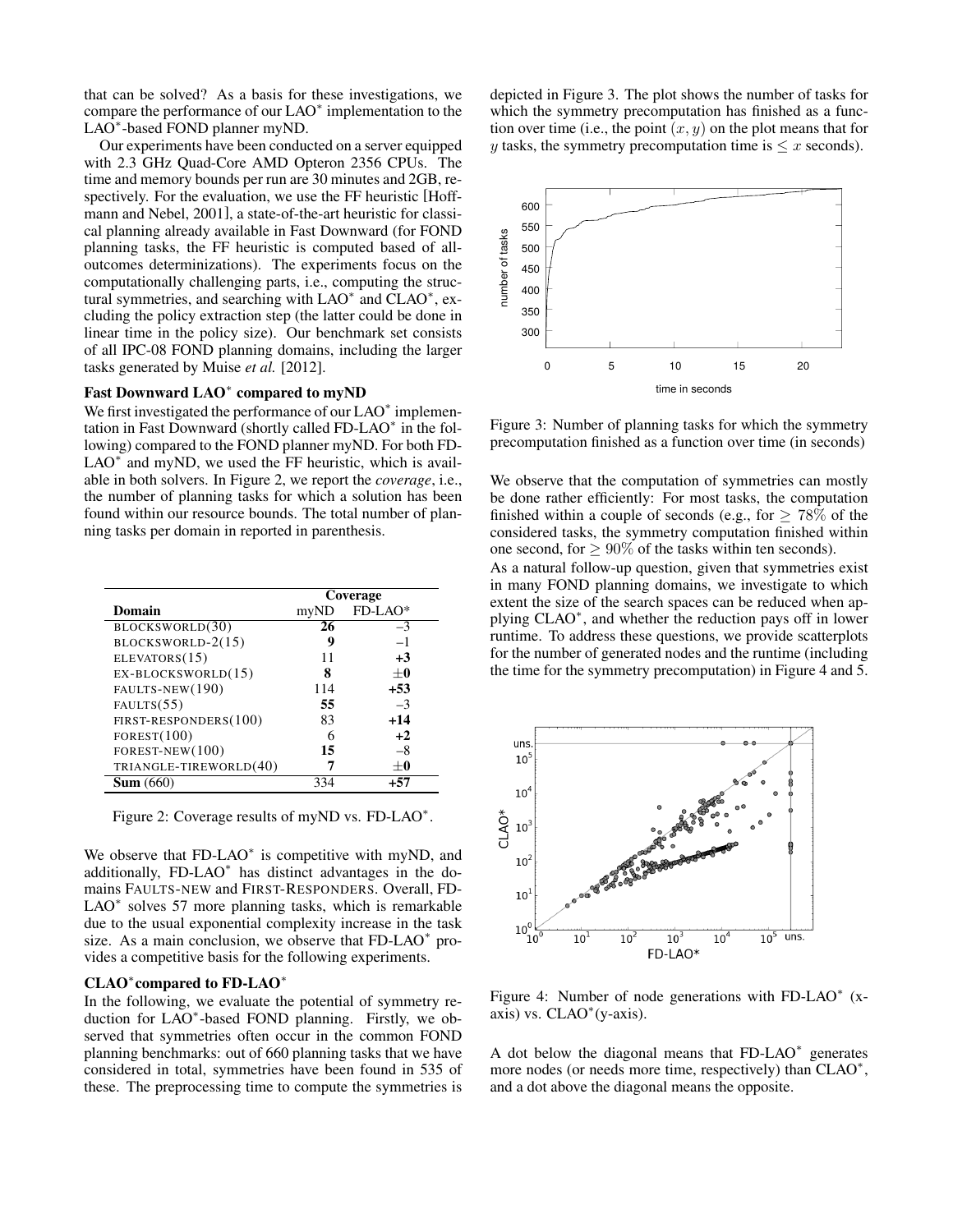Figure 4 shows that the number of generated nodes with  $CLAO^*$  is mostly as high as for FD-LAO<sup>\*</sup> for most tasks. In addition, in several tasks CLAO<sup>∗</sup> generates significantly fewer nodes, sometimes by several orders of magnitude. The "straight line" in the plot corresponds to tasks of the FOREST-NEW domain, where symmetry reduction particularly applies and reduces the state space.



Figure 5: Runtime for FD-LAO<sup>\*</sup> (x-axis) vs. CLAO<sup>\*</sup> (y-axis).

Figure 5 shows that the reduced state space size in turn pays off in significantly reduced runtimes, again by orders of magnitude in several tasks. The runtimes include a slight overhead per node in order to compute symmetrical representative states. The plot shows in particular that this overhead is negligible compared to the smaller number of generated nodes. Finally, we compare the coverage of FD-LAO<sup>\*</sup> and CLAO<sup>\*</sup> in Figure 6. The table particularly shows the total number of tasks per domain  $(\#T)$  as well as the number of tasks where symmetries have been found  $(\#S)$  in parenthesis  $(\#S/\#T)$ .

|                          | Coverage   |          |  |
|--------------------------|------------|----------|--|
| Domain                   | $FD-LAO^*$ | $CLAO^*$ |  |
| BLOCKSWORLD(15/30)       | 23         | $-2$     |  |
| BLOCKSWORLD-2(5/15)      | 8          | $+0$     |  |
| ELEVATORS $(12/15)$      | 14         | $+0$     |  |
| EX-BLOCKSWORLD(13/15)    | 8          | $+1$     |  |
| FAULTS-NEW(167/190)      | 167        | $+21$    |  |
| FAULTS(54/55)            | 52         | $+3$     |  |
| FIRST-RESPONDERS(97/100) | 97         | $+2$     |  |
| FOREST(84/100)           | 8          | $+0$     |  |
| FOREST-NEW(88/100)       |            | $-1$     |  |
| TRIANGLE-TIREWORLD(0/40) |            | $+0$     |  |
| <b>Sum</b> $(535/660)$   |            |          |  |

Figure 6: Coverage result overview for FD-LAO<sup>\*</sup> compared to CLAO<sup>∗</sup> . In parenthesis: tasks where symmetries have been found / total number of tasks.

The fewer number of generated nodes of CLAO<sup>\*</sup> also pays off in a significant coverage increase of 24 additionally solved tasks. Again, we remark that such a coverage increase is remarkable because the task's complexity usually increases exponentially in its size. In particular, CLAO<sup>∗</sup> achieves a significant coverage increase in the FAULTS-NEW domain (21 additionally solved tasks). The domains FOREST-NEW and BLOCKSWORLD show that the per-node overhead of symmetry reduction can also lead to a slight coverage decrease.

Finally, we also compared the sizes of the policies i.e., the number of state-action pairs needed to store the strong cyclic plan found by FD-LAO $^*$  and CLAO $^*$ . The plot is depicted in Figure 7. We observe that the sizes are often similar, although canonical policies are sometimes significantly more compact.



Figure 7: Sizes of policies found by  $FD-LAO^*$  (x-axis) vs. CLAO<sup>∗</sup> (y-axis).

Overall, our experiments show that symmetry reduction can be very beneficial for FOND planning: Symmetries do occur in various domains, they can mostly be computed efficiently, and the resulting smaller state spaces often allow CLAO<sup>∗</sup> to solve more tasks than FD-LAO<sup>\*</sup>.

As a side effect of our experiments, we have also observed that the base implementation FD-LAO<sup>\*</sup> of LAO<sup>\*</sup> in the Fast Downward planning system has already shown promising performance compared to myND. We have thus also presented a new and competitive LAO<sup>∗</sup> -based FOND planner, making multiple Fast Downwards features available to the FOND planning community.

# 6 Conclusion

We have lifted symmetry reduction from classical planning with A<sup>\*</sup> to FOND planning with LAO<sup>\*</sup>. Our experimental evaluation has shown that the resulting algorithm CLAO<sup>∗</sup> is beneficial compared to pure LAO<sup>\*</sup> on a variety of common FOND planning domains. In the future, motivated by the encouraging results, it will be interesting to investigate the further potential of pruning methods for FOND planning with  $LAO^*$ , with a particular focus on the question whether synergy effects of different pruning methods can be achieved.